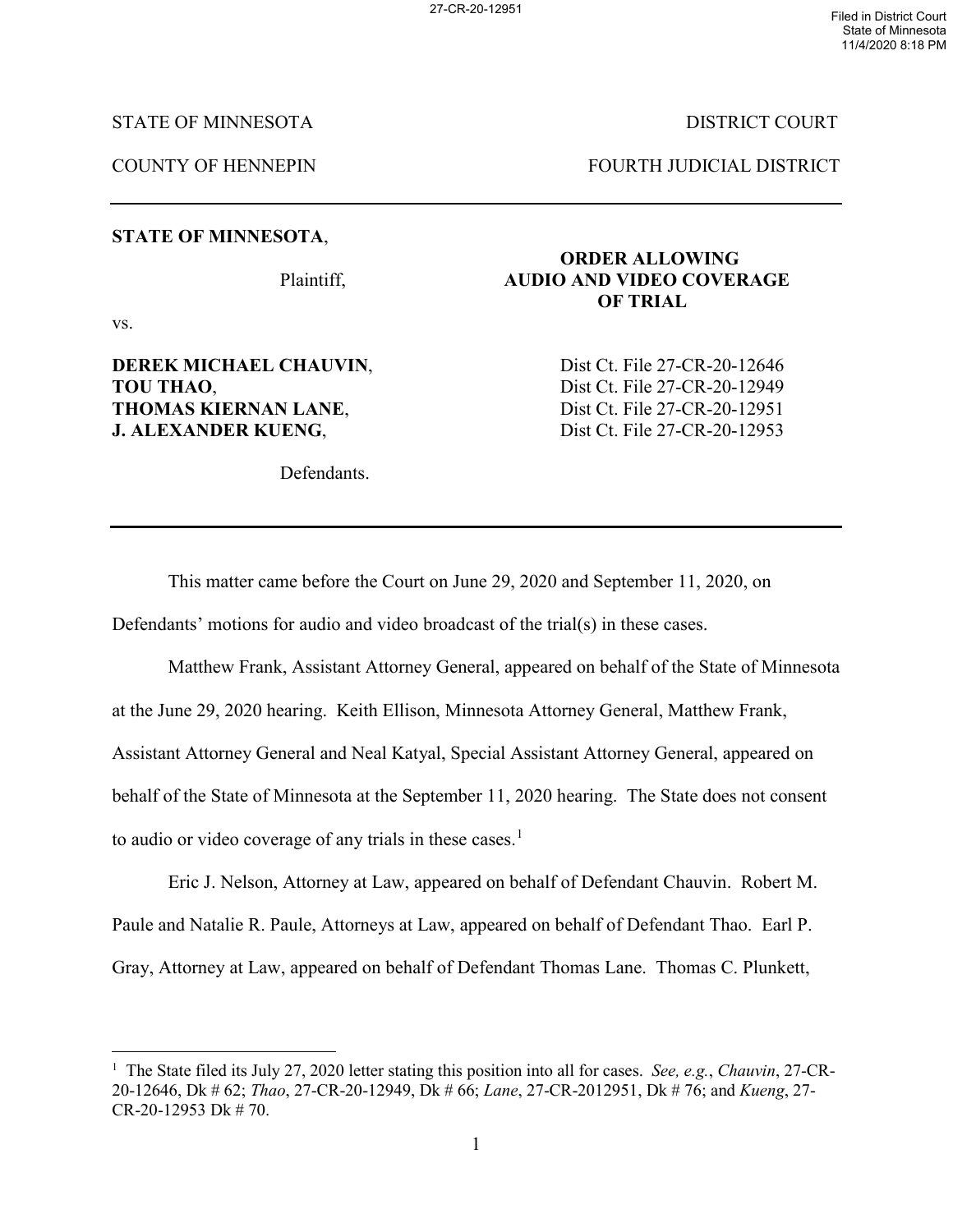Attorney at Law, appeared on behalf of Defendant Kueng. All Defendants were present at the June 29 and September 11, 2020 hearings, with Chauvin appearing remotely via Zoom at the June 29, 2020 hearing. All Defendants have requested audio and video broadcast of the trial pursuant to Rule 4.02(d) of the Minnesota General Rules of Practice for the District Courts.

Based upon all the files, records, and proceedings, the Court makes the following:

#### **ORDER**

- 1. The joint jury trial to be held in the above-captioned cases commencing March 8, 2021 may be recorded, broadcast, and livestreamed in audio and video subject to the conditions listed below.
- 2. Audio and video recording, broadcasting, and livestreaming will be allowed only from Courtroom 1856, the trial courtroom, of the Hennepin County Government Center and only during trial sessions. Only matters that are on the record are subject to audio coverage. Sidebar discussions among the Court and counsel will be presumed to be off the record unless the Court indicates otherwise. Off the record matters may be covered by video, but only when the judge is on the bench and the trial is in session.
- 3. No video photography, still photography, or audio recording may be conducted in any other Hennepin County Government Center location where the use of recording devices is otherwise prohibited.
- 4. Up to three video cameras may be installed in the trial courtroom: one in the back of the courtroom facing the witness stand, one on the wall behind the jury box, and one on or near the bench facing the lectern where counsel examines witnesses. After installation before the beginning of trial, cameras will not be moved from their fixed positions.

2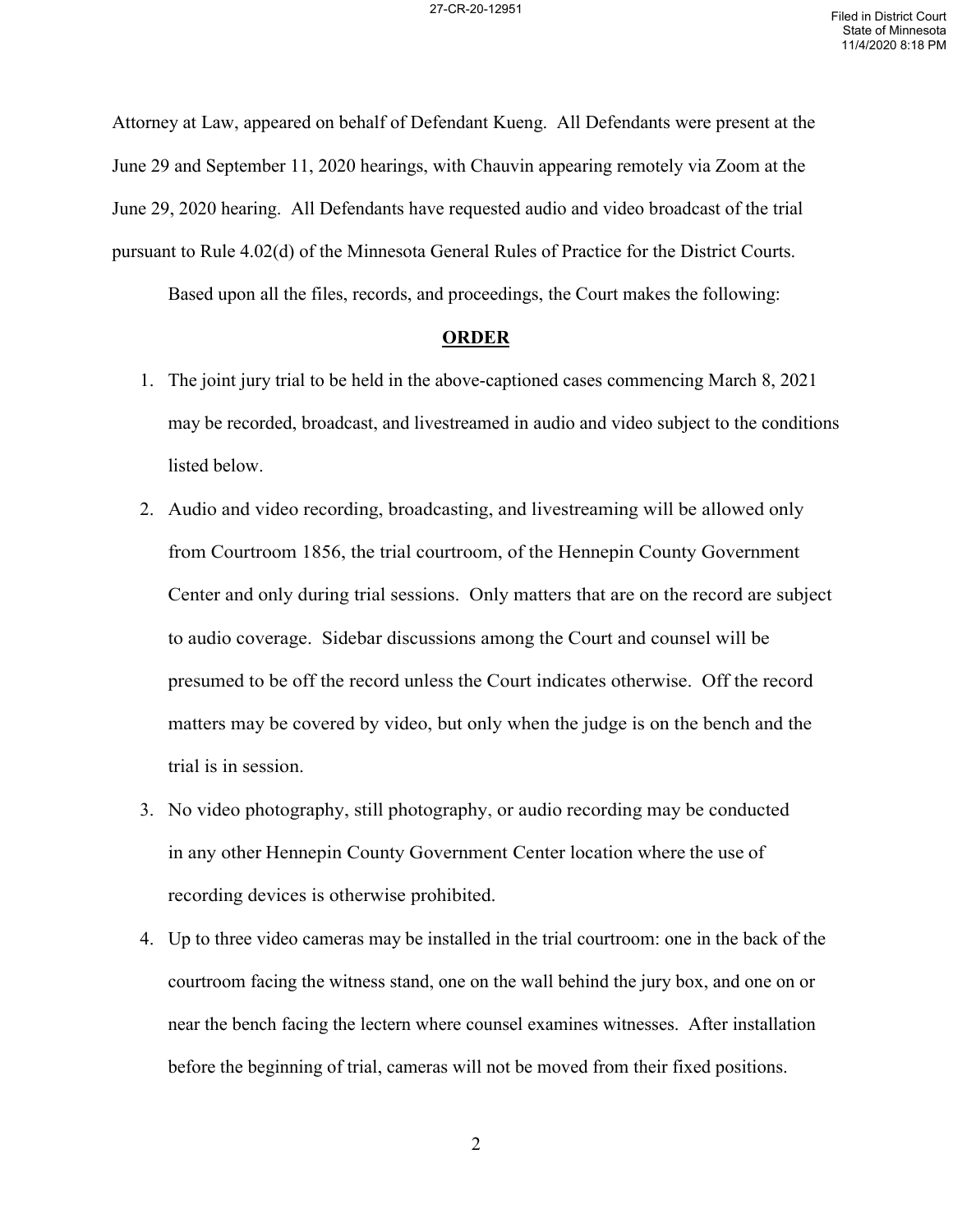- 5. Video cameras will be installed and operated by a single media organization ("Pool Producer"), selected by the Court, that is experienced in televising court proceedings. The Pool Producer will also be responsible for producing a single transmission feed to the Court for use in overflow courtrooms and to media outlets for recording, broadcasting, and livestreaming. The Pool Producer will not be compensated for its operation of the cameras and production of the single transmission feed. Neither the Pool Producer nor any media outlet will hold a copyright or any other intellectual property right for any of the raw footage from cameras or the single transmission feed that is produced that would prevent any other media outlet or entity from using, broadcasting, or sharing the footage or any other free use thereof. The Pool Producer shall also manage an audio, still photography, and video feed from the computers being used to publish exhibits to the jury, and may include such footage in its production of the single transmission feed. Finally, the Pool Producer will provide a "YouTube ready" version of the single transmission feed for the Minnesota Judicial Branch to use as it wishes.
- 6. Pan, tilt, and zoom (PTZ) functions of cameras may be used at the discretion of the Pool Producer, but with the following limitations:
	- a. No juror or potential juror shall appear in any video at any time. Audio of potential jurors during jury selection will be allowed, except that no audio shall be allowed for any *in camera* examination of a juror pursuant to Minn. R. Crim. P. 26.02 subd. 4(4).
	- b. No witness under the age of 18 shall appear in any video unless the witness and at least one parent or guardian of the witness consents in writing before the witness is called. Audio coverage shall be allowed regardless of whether video is allowed.
	- c. No members of the George Floyd family shall appear in any video unless the witness consents in writing or orally on the record before the witness is sworn. Audio coverage shall be allowed regardless of whether video is allowed.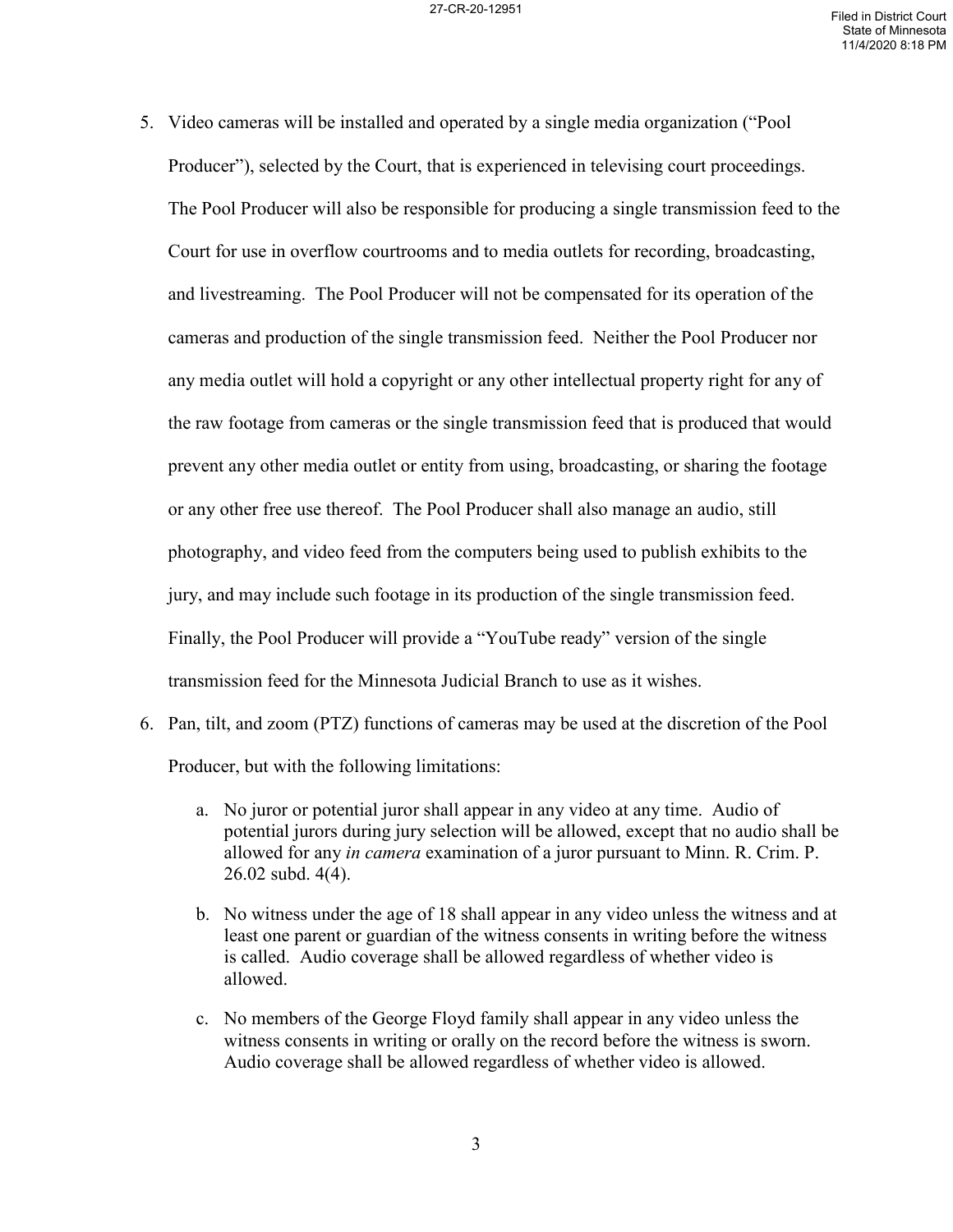- d. With the exception of when a verdict is taken, no video of counsel tables, including video of counsel for the State, the defendants, or defense counsel, shall be allowed unless all tables, counsel and parties are visible in the image (*i.e.*, no zooming in on any one table of participants).
- e. The camera on or near the bench cannot be positioned or manipulated to view anything on the horizontal surface of either the bench or witness stand.
- f. Camera PTZ functions shall be performed remotely and as quietly as possible so as to be imperceptible to trial participants.
- 7. The Pool Producer shall have a technician present in the courtroom during trial to troubleshoot and to facilitate communication between the Court and the Pool Producer.
- 8. No microphones will be placed at any counsel table and no audio coverage of conversations occurring at counsel tables shall be allowed.
- 9. Within two weeks of the conclusion of trial, the Pool Producer will provide to the

Fourth Judicial District Administrator four copies of the single transmission feed.

The District Administrator will file a copy of the single transmission feed as a court

exhibit in each of the four cases. The format of the copies should be in a format

approved by the Court.

10. The attached memorandum is incorporated.

# **BY THE COURT:**

th Cabul P  $\overline{\phantom{a}}$ 

Digitally signed by Cahill, Peter Date: 2020.11.04 17:31:19 -06'00'

Peter A. Cahill Judge of District Court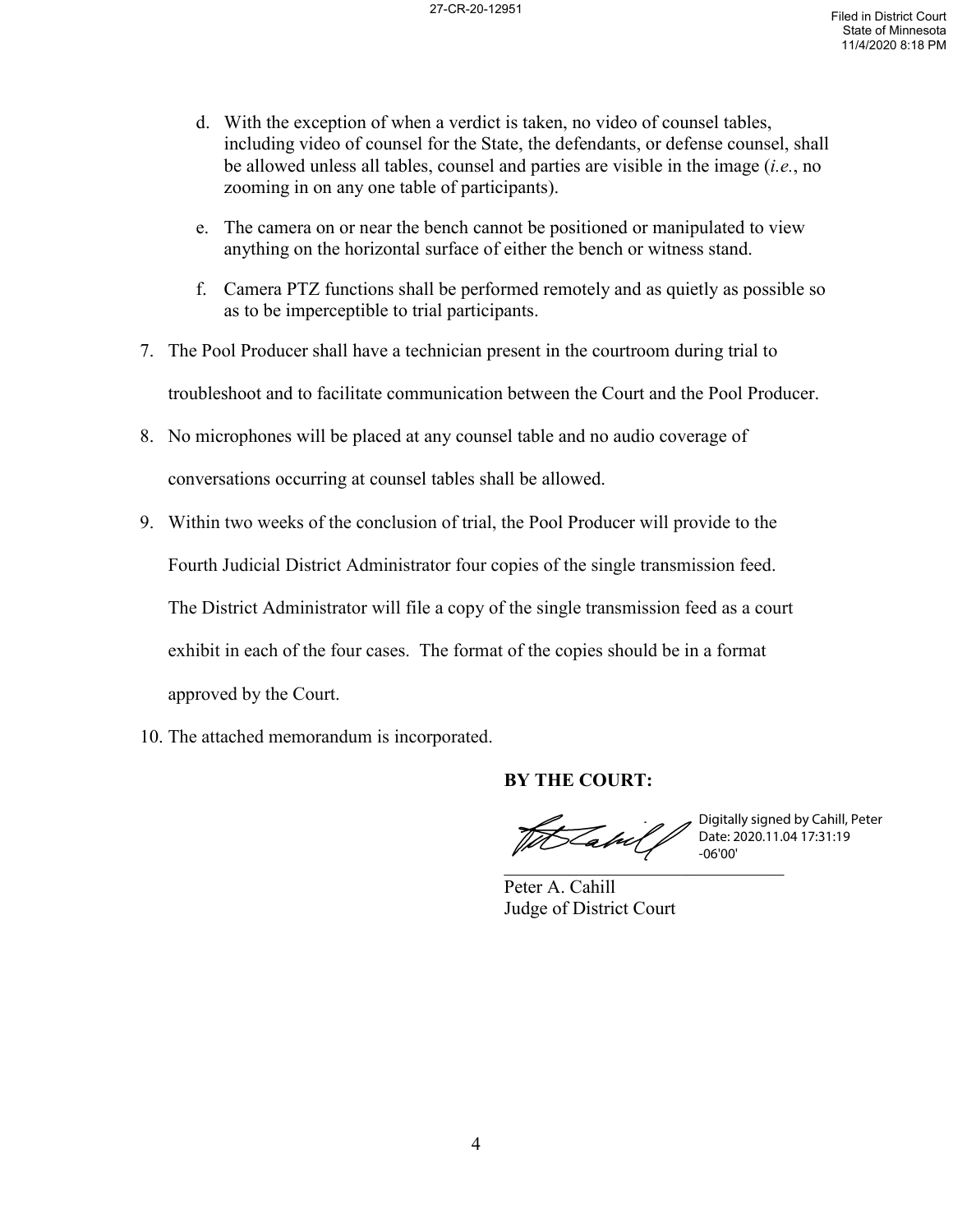# **Memorandum**

The right to a public trial, guaranteed by both the Sixth Amendment of the United States

Constitution and Art I, § 6 of the Minnesota Constitution, is for the benefit of the defendant, not

the public. *Gannett Co., Inc. v. DePasquale*, 443 U.S. 368, 381 (1979); *State v. Lindsey,* 632

N.W.2d 652, 660 (Minn. 2001). This right ensures that:

the public may see [the defendant] is fairly dealt with and not unjustly condemned, and that the presence of interested spectators may keep his triers keenly alive to a sense of their responsibility and the importance of their functions."

*Gannett Co.,* 443 U.S. at 380; *see also Estes v. Texas*, 381 U.S. 532, 538-39 (1965).

But concurrent with the defendant's right to a public trial is the press and general public's

First Amendment right of access to public trials, recognized in *Richmond Newspapers, Inc. v.* 

*Virginia*, 448 U.S. 555, 573, 580 (1980), *Globe Newspaper Co. v. Superior Court for Norfolk* 

*County*, 457 U.S. 596, 605-06 (1982), and *Waller v. Georgia*, 407 U.S. 39, 44 (1984). The

interests promoted by this First Amendment right of public access are similar to those promoted

by the defendant's Sixth Amendment right to a public trial:

Public scrutiny of a criminal trial enhances the quality and safeguards the integrity of the factfinding process, with benefits to both the defendant and to society as a whole. ... Moreover, public access to the criminal trial fosters an appearance of fairness, thereby heightening public respect for the judicial process. And in the broadest terms, public access to criminal trials permits the public to participate in and serve as a check upon the judicial process – an essential component in our structure of self-government.

*Globe Newspaper*, 457 U.S. at 606 (citations omitted).<sup>[2](#page-4-0)</sup>

<span id="page-4-0"></span> $\frac{1}{2}$  *See also Press-Enterprise Co. v. Superior Court*, 464 U.S. 501, 508-09 (1984) (emphasis in original; citations omitted):

The value of openness lies in the fact that people not actually attending trials can have confidence that standards of fairness are being observed; the sure knowledge that *anyone* is free to attend gives assurance that established procedures are being followed and that deviations will become known. Openness thus enhances both the basic fairness of the criminal trial and the appearance of fairness so essential to public confidence in the system. . . . [The openness of criminal trials] has what is sometimes described as a "community therapeutic value." . . . Criminal acts . . . often provoke public concern, even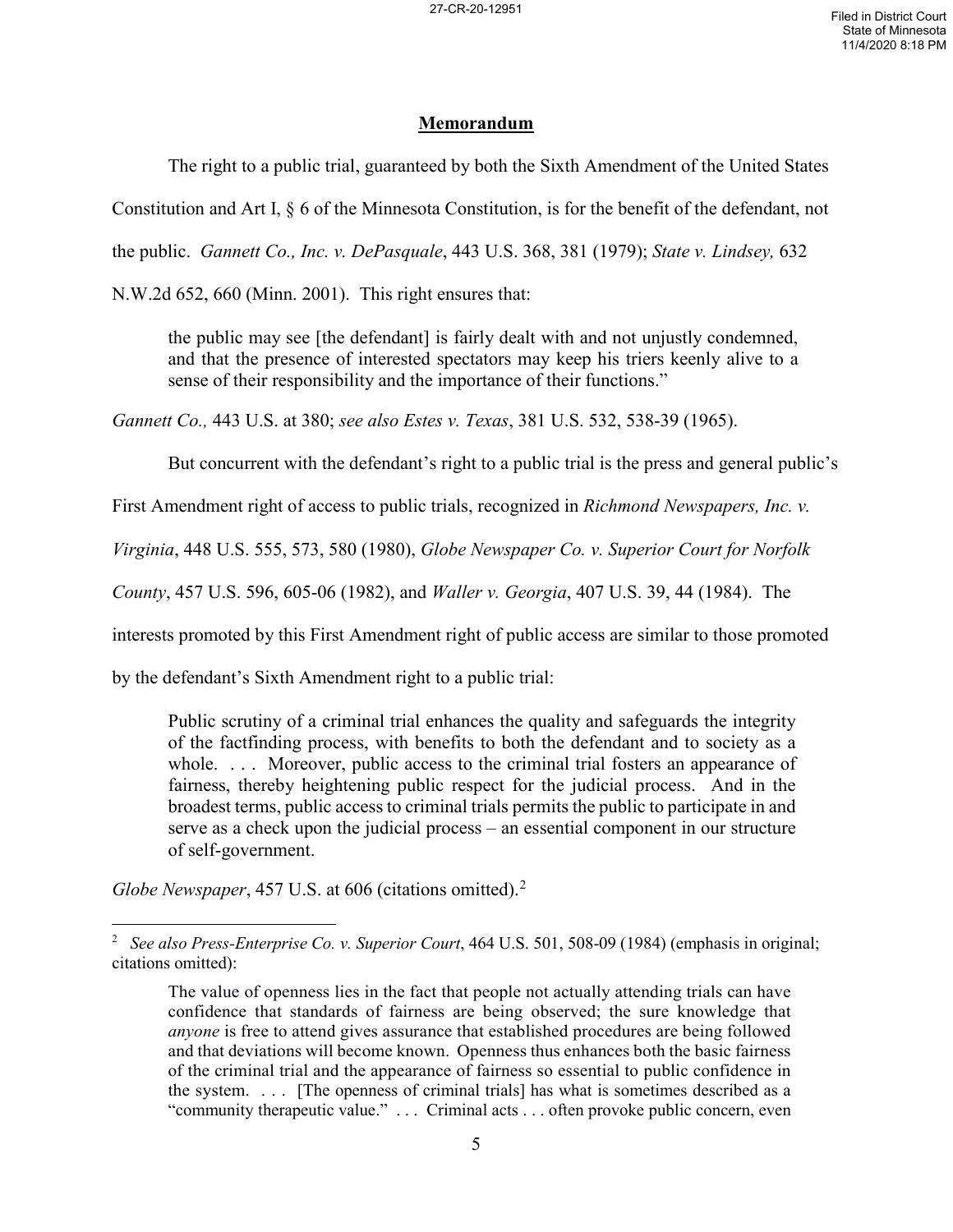The defendant's Sixth Amendment right to a public trial and the public and media's rights of access to criminal trials under the First Amendment are not unlimited. *Globe Newspaper,* 457 U.S. at 606; *State v. Fageroos,* 531 N.W.2d 199, 201 (Minn. 1995). In the past, failures to restrict public and media access inside the courtrooms of high-profile trials resulted in media action that was so intrusive and disruptive that defendants' rights to a fair trial were violated.<sup>[3](#page-5-0)</sup> While the right of the press and public to attend criminal trials is sacrosanct, and carries with it the right to report what has occurred during the trial, the right does not include a right to "telecast" the actual proceedings. *Estes v. Texas,* 381 N.W.2d 532, 541-542 (1965).

Against this historical background, the Minnesota Supreme Court promulgated the current version of Minn. Gen. R. Prac. 4, which limits audio and visual media coverage of criminal proceedings. While that rule sets out a general rule of prohibition,<sup>[4](#page-5-1)</sup> it also allows for the visual and/or audio recording and reproduction of trial proceedings with the consent of all parties.<sup>[5](#page-5-2)</sup> Even with the consent of all parties, visual or audio recording of trial proceedings is limited.<sup>[6](#page-5-3)</sup> Normally, this rule can be applied without concern that it will impinge on the right to a public trial or the right of access held by the public and press. Spectators may freely attend trials, and the usual trial receives little attention, except from family and friends of the victim or

 $\overline{a}$ 

outrage and hostility; this in turn generates a community urge to retaliate and desire to have justice done. ... Whether this is viewed as retribution or otherwise is irrelevant. When the public is aware that the law is being enforced and the criminal justice system is functioning, an outlet is provided for these understandable reactions and emotions. Proceedings held in secret would deny this outlet and frustrate the broad public interest; by contrast, public proceedings vindicate the concerns of the victims and the community in knowing that offenders are being brought to account for their criminal conduct by jurors fairly and openly selected.

<span id="page-5-0"></span><sup>3</sup> *See Estes v. Texas,* 381 U.S. 532 (1965); *see also Nebraska Press Ass'n v. Stuart*, 427 U.S. 539, 548- 549 (1980) (discussing trial in the Lindbergh baby kidnapping and murder).

<span id="page-5-1"></span><sup>4</sup> Minn. Gen. R. Prac. 4.01.

<span id="page-5-2"></span><sup>&</sup>lt;sup>5</sup> Minn. Gen. R. Prac. 4.02(d). All Defendants have moved for audio and video broadcast of the trial. The State has objected.

<span id="page-5-3"></span> $6$  Minn. Gen. R. Prac.  $4.02(d)(i)-(v)$ .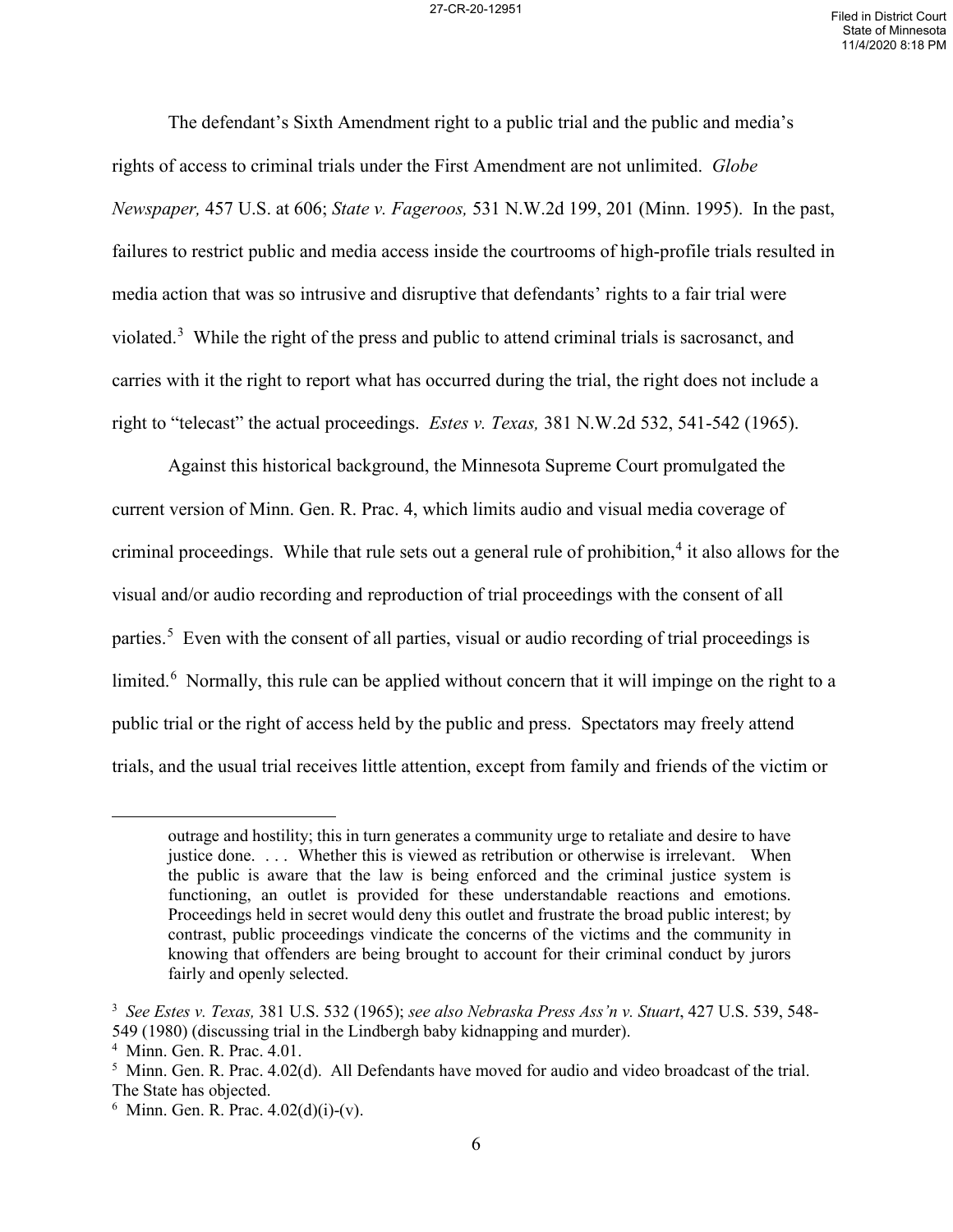the defendant and the Court can easily accommodate those wishing to attend the trial in person. On occasion, members of the media attend and report on the proceedings. All spectators, whether journalists, interested parties, or casual observers, may, in normal times, come and go as they please.

The instant situation, however, not only is abnormal—it is in fact quite unique. The COVID-19 pandemic persists and requires social distancing, especially during jury trials. All four Defendants here have been joined for trial by separate order filed today in all four cases in which this Court has granted the State's motion for trial joinder. The joint trial requires extra counsel tables, and thus a higher demand on the space within the courtroom. Even when this Court used the largest courtroom in the Fourth Judicial District<sup>[7](#page-6-0)</sup> for the joint motion hearing on September 11, 2020, only a handful of family and media representatives could fit into the courtroom given all the parties and counsel and the social distancing requirements in the courtroom necessitated by the COVID-19 pandemic and various orders issued by Chief Justice Gildea and the Judicial Council in the wake of the COVID-19 pandemic.<sup>[8](#page-6-1)</sup> Most family and media had to observe the proceedings through a closed-circuit feed to other courtrooms,<sup>[9](#page-6-2)</sup> and even then had trouble hearing all of the proceedings. The general public could only observe from a closed-circuit feed to a courtroom several blocks away in the Hennepin County Government Center. The closed-circuit feed was limited to a static wide-view of the courtroom

<span id="page-6-0"></span> <sup>7</sup> Courtroom 630 of the Hennepin County Family Justice Center.

<span id="page-6-1"></span><sup>8</sup> *See, e.g.*, [https://mncourts.gov/mncourtsgov/media/CIOMediaLibrary/COVID-19/Statewide-JMRT-](https://mncourts.gov/mncourtsgov/media/CIOMediaLibrary/COVID-19/Statewide-JMRT-Recommendations-for-Jury-Trials.pdf)[Recommendations-for-Jury-Trials.pdf;](https://mncourts.gov/mncourtsgov/media/CIOMediaLibrary/COVID-19/Statewide-JMRT-Recommendations-for-Jury-Trials.pdf) [https://mncourts.gov/mncourtsgov/media/CIOMediaLibrary/COVID-19/Order-5152020.pdf;](https://mncourts.gov/mncourtsgov/media/CIOMediaLibrary/COVID-19/Order-5152020.pdf)

[https://mncourts.gov/mncourtsgov/media/CIOMediaLibrary/COVID-19/Order-070720.pdf.](https://mncourts.gov/mncourtsgov/media/CIOMediaLibrary/COVID-19/Order-070720.pdf)

<span id="page-6-2"></span> $9$  Arguably, the use of these "overflow courtrooms" necessitates audio and video coverage of the proceedings that is not permitted by Minn. Gen. R. Prac. 4.02(d).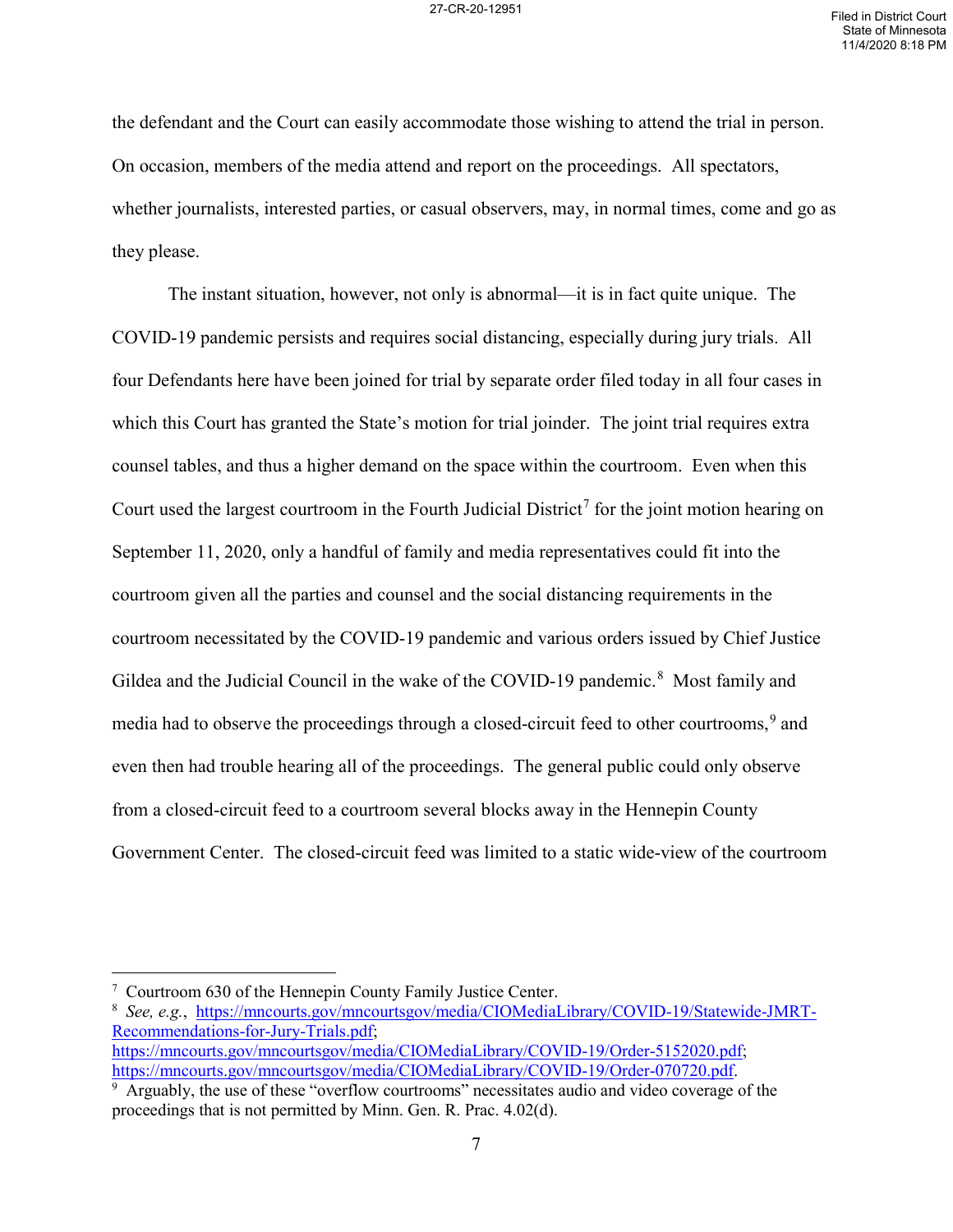from a single camera above the jury box. This was a hearing that did not require space for jurors and it was still cramped.

A courtroom has been rebuilt in the Hennepin County Government Center, Courtroom 1856, for the upcoming joint trial in these cases. Spacing requirements mean there will be little, *if any*, room for any spectators in that courtroom during the trial.<sup>[10](#page-7-0)</sup> That includes not only family members and friends of George Floyd and the Defendants, but also members of the public and the press.

Not surprisingly, these cases continue to hold the interest of the press and the general public on an international scale. Virtually every filing by the parties in these cases is reported in the media, both locally and nationally. This Court's substantive orders also receive local and national news coverage. Protests demanding justice for George Floyd continue. It is expected that, even with some overflow courtrooms, the demand by family members, the public, and the press to attend the joint trial will outstrip the court's ability to provide meaningful access.

This Court concludes that the only way to vindicate the Defendants' constitutional right to a public trial and the media's and public's constitutional right of access to criminal trials is to allow audio and video coverage of the trial, including broadcast by the media in accordance with the provisions of the attached order. As the U.S. Supreme Court observed in *Sheppard v. Maxwell*, 384 U.S. 333, 350 (1966):

A responsible press has always been regarded as the handmaiden of effective judicial administration, especially in the criminal field. . . . The press does not simply publish information about trials but guards against the miscarriage of justice by subjecting the police, prosecutors, and judicial processes to extensive public scrutiny and criticism.

<span id="page-7-0"></span><sup>&</sup>lt;sup>10</sup> A non-traditional setting for the trial (high school auditorium, *etc.*) is not a feasible alternative because of the security concerns outlined in a separate Order for an anonymous jury, also being filed today.